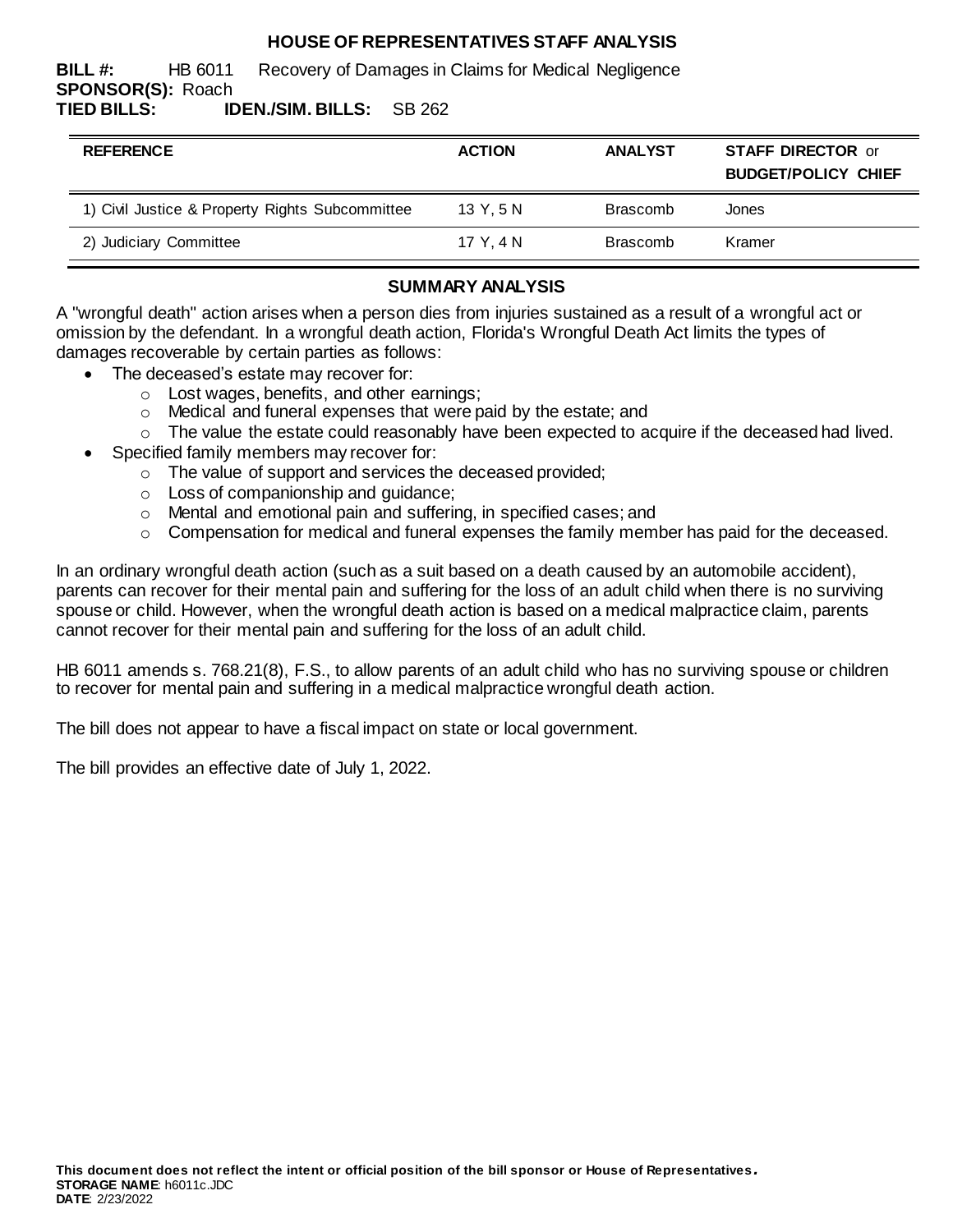### **FULL ANALYSIS**

# **I. SUBSTANTIVE ANALYSIS**

## A. EFFECT OF PROPOSED CHANGES:

# **Background**

### Florida's Wrongful Death Act

A "wrongful death" action arises when a person dies from injuries sustained as a result of an act or omission by the defendant.<sup>1</sup> At common law, there was no cause of action for wrongful death.<sup>2</sup> Courts reasoned that a deceased person could not pursue legal action, so the claim died with the decedent.<sup>3</sup> In turn, states began to enact wrongful death statutes to create a civil right to recovery when the wouldbe plaintiff dies, shifting the resulting losses from the decedent's survivors to the wrongdoer.<sup>4</sup>

Under Florida's Wrongful Death Act  $(Act)$ ,<sup>5</sup> when a person's death is caused by a wrongful act, negligence, or breach of contract of another, and the event would have entitled the deceased to recover damages if he or she had survived, the defendant is liable for damages notwithstanding the injured person's death.<sup>6</sup> The Act specifies the parties who may recover for a wrongful death, who are generally:

- The deceased's estate;
- The surviving spouse of the deceased;
- Children under 25 of the deceased:
- Children 25 or older of the deceased if there is no surviving spouse;
- Parents of a deceased child under 25; and
- Parents of a deceased child 25 and older who had no surviving spouse or children.<sup>7</sup>

However, these parties may recover only damages that are specified under the Act. The deceased's estate may recover only for:

- Lost wages, benefits, and other earnings including the potential for future earnings;
- Medical and funeral expenses that were paid by the estate; and
- The value the estate could reasonably have acquired had the deceased lived. $8$

Family members may claim recovery only for:

- The value of support and services the deceased provided;
- Loss of companionship and guidance in certain circumstances;
- Mental and emotional pain and suffering if the family member seeking damages is:
	- o A surviving spouse;
	- o A child under 25 of the deceased;
	- o A child 25 or older of the deceased if there is no surviving spouse;
	- o A parent of a deceased child under 25;
	- o A parent of a deceased child 25 or older who had no surviving spouse or children; and
- Compensation for medical and funeral expenses the family member has paid for the deceased.<sup>9</sup>

3 *Id*.

l

- 4 *Id*.; s. 768.17, F.S.
- $5$  Ss. 768.16 26, F.S.
- <sup>6</sup> S. 768.19, F.S. <sup>7</sup> S. 768.21, F.S.
- 8 *Id*.

<sup>1</sup> *See Pezzi v. Brown*, 697 So. 2d 883, 884 n.1 (Fla. 4th DCA 1997).

<sup>2</sup> Dennis M. Doiron, *A Better Interpretation of the Wrongful Death Act*, 43 Me. L. Rev. 449 (1991),

<https://core.ac.uk/download/pdf/304932065.pdf> (last visited Feb. 23, 2022).

**STORAGE NAME**: h6011c.JDC **PAGE: 2** 9 *Id*.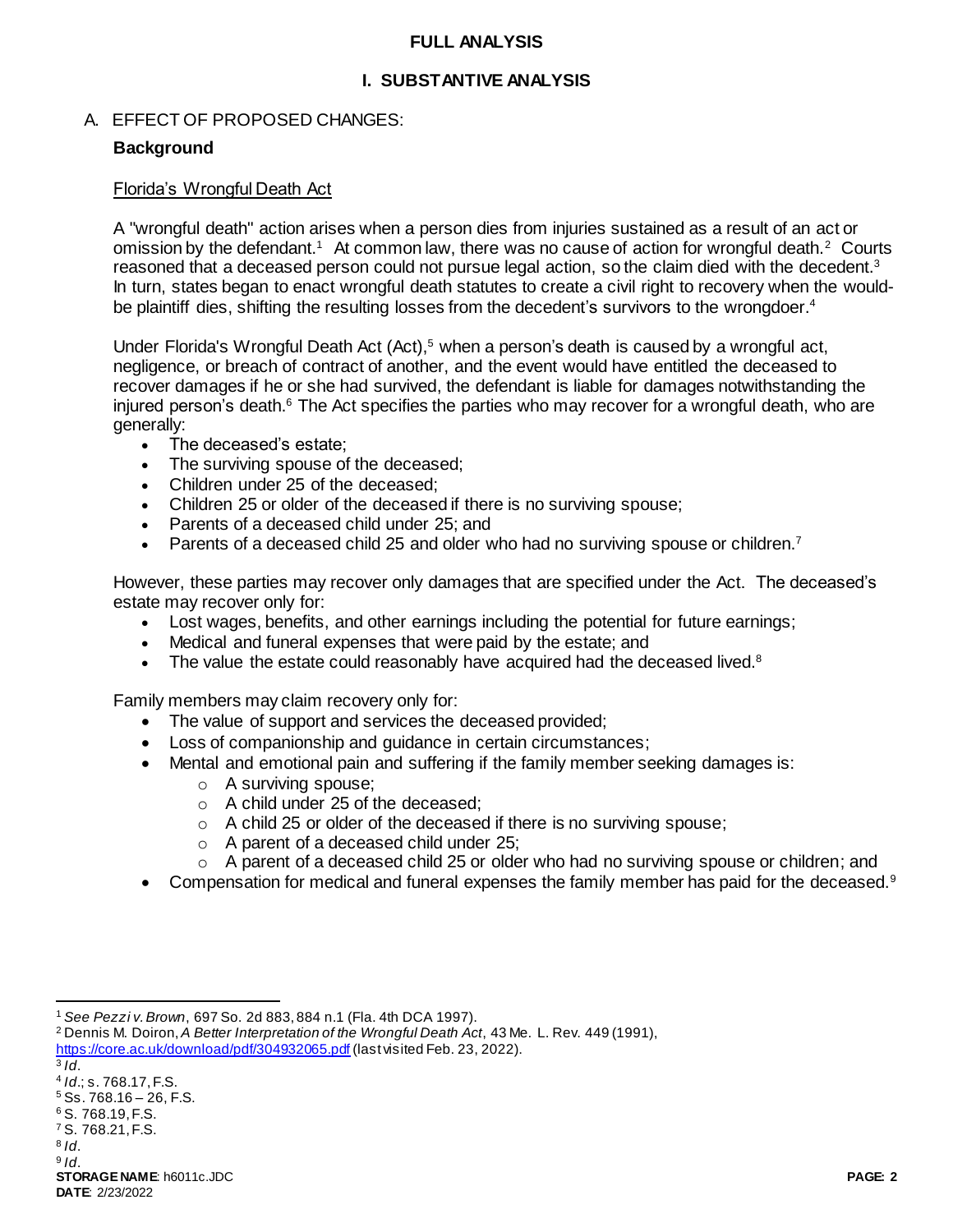# *Medical Negligence Exception to Wrongful Death Act*

The Act evolved during the medical malpractice tort reform of the late 1980s and early 1990s, prior to which time there were limitations on who could bring any kind of wrongful death lawsuit for damages.<sup>10</sup> In 1990, the Legislature began to allow adult children and parents of an adult child to seek noneconomic damages<sup>11</sup> for wrongful death in non-medical negligence cases—a right they had not previously enjoyed.<sup>12</sup> However, while that meant they could seek noneconomic damages in an ordinary wrongful death suit, such as a suit based on a death caused by an automobile accident, the statute expressly excluded noneconomic damages in medical malpractice lawsuits.

The Legislature reasoned that by protecting medical providers from increased malpractice suit exposure and escalating liability insurance rates, it would encourage more physicians to practice in the state and lower the cost of health care by reducing malpractice premiums.<sup>13</sup>

Under current Florida law, in the case of the death of a parent due to medical negligence, a child who is 25 or older may not seek noneconomic damages; and, in the case of the death of a child who is 25 or older due to medical negligence, a surviving parent may not seek noneconomic damages.<sup>14</sup>

## Other States

Florida is the only state that differentiates between a medical negligence wrongful death action and other types of wrongful death actions for the purpose of excluding parents of adult children from seeking pain and suffering damages for wrongful death in medical negligence cases. <sup>15</sup> Some states prohibit pain and suffering damages in wrongful death lawsuits entirely.<sup>16</sup> However, the states that allow parents of adult children to recover pain and suffering damages for wrongful death actions allow such pain and suffering damages regardless of whether the wrongful death action involves medical negligence.<sup>17 18</sup>

## **Effect of Proposed Changes**

HB 6011 amends s. 768.21(8), F.S., to remove a provision prohibiting parents of a child who is 25 years old or older and has no surviving spouse or children from recovering for mental pain and suffering in a medical malpractice wrongful death claim. The bill retains a provision excluding adult children from seeking noneconomic damages for wrongful death in medical negligence cases.

The bill provides an effective date of July 1, 2022.

<sup>17</sup> *Id*.

 $\overline{a}$ <sup>10</sup> Carrie Seidman, *A loophole in Florida's Wrongful Death Act*, Herald Tribune (Oct. 13, 2019),

<https://www.heraldtribune.com/news/20191013/loophole-in-floridas-wrongful-death-act> (last visited Feb. 23, 2022).

<sup>11</sup> Noneconomic damages are compensation for subjective, non-monetary losses such as pain, suffering, inconvenience, emotional distress, loss of society and companionship, loss of consortium, and loss of enjoyment of life. Economic damages are compensation for objectively verifiable monetary losses such as past and future medical expenses, loss of past and future earnings, loss of use of property, costs of repair or replacement, the economic value of domestic services, and loss of employment or business opportu nities. Center for Justice and Democracy, *Fact Sheet: Understanding Non-Economic Damages*, New York Law School, <https://centerjd.org/content/fact-sheet-understanding-non-economic-damages> (last visited Feb. 23, 2022).

 $\overline{12}$  *Id.* 

<sup>13</sup> *Id*.; Ch. 90-14, Laws of Fla.

<sup>14</sup> S. 768.21, F.S.

<sup>15</sup> Carrie Seidman, *supra*, at 10.

<sup>16</sup> *See, e.g., Evans v. Twin Falls County,* 118 Idaho 210, 215, 796 P.2d 87, 92 (1990) ("An action for pain and suffering does not survive the death of the injured");N.J. Stat. Ann. s. 2A:31-1 (under New Jersey law, noneconomic damages are not recoverable under the state's wrongful death statute; however, the state's survival act allows damages for the pain and suffering of the decedent prio r to death to be recovered by spouse and surviving descendant).

<sup>18</sup> *See, e.g.,* Md. Code Ann., Cts. & Jud. Proc. s. 3-904 (Maryland law authorizes the parents of an adult child in a wrongful death action to recover for mental anguish, emotional pain and suffering, loss of society, companionship, comfort, protection, care, atten tion, advice, counsel, training, education, or guidance).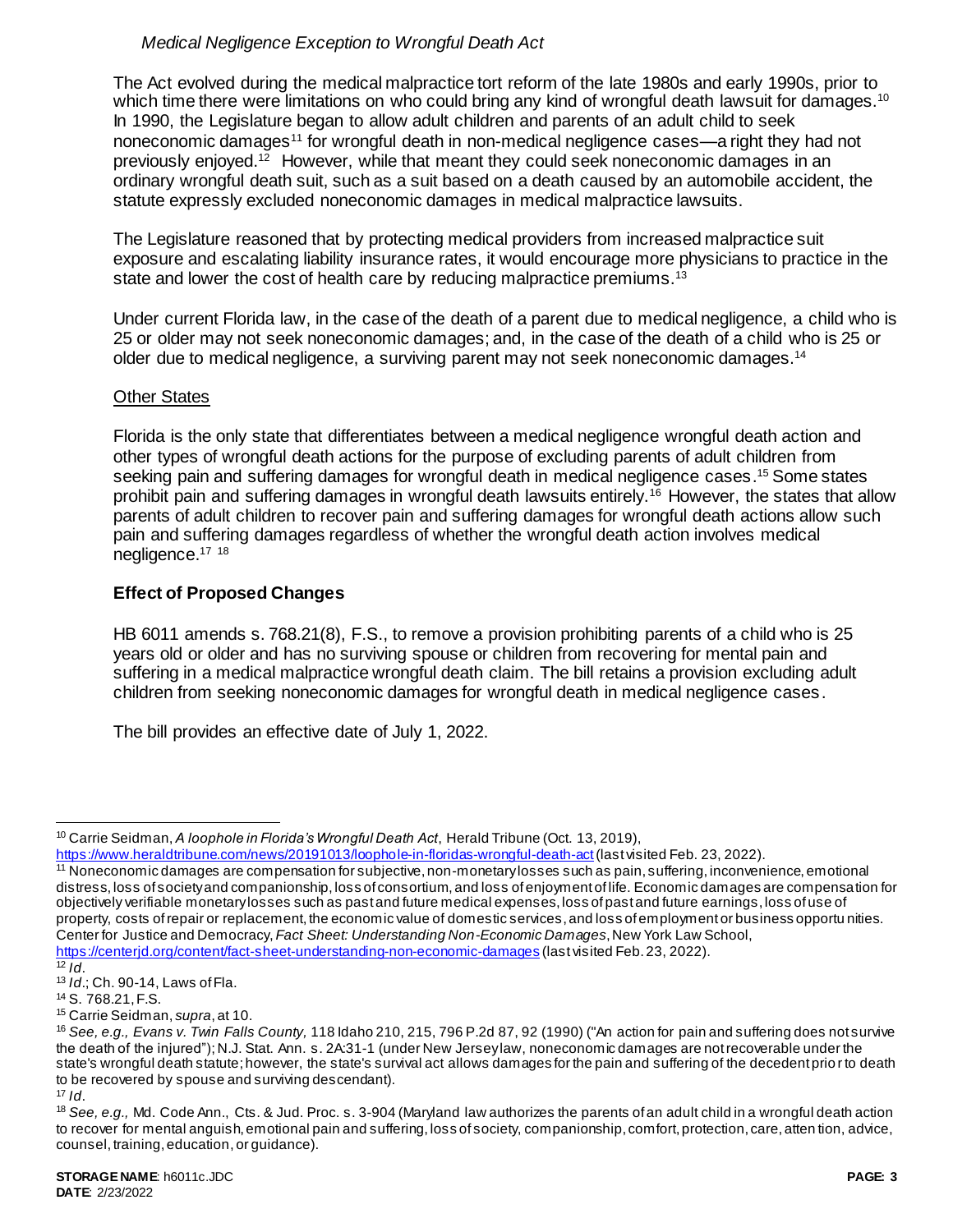B. SECTION DIRECTORY:

**Section 1**: Amends s. 768.21, F.S., relating to damages. **Section 2**: Provides an effective date of July 1, 2022.

# **II. FISCAL ANALYSIS & ECONOMIC IMPACT STATEMENT**

- A. FISCAL IMPACT ON STATE GOVERNMENT:
	- 1. Revenues:

None.

2. Expenditures:

See Fiscal Comments.

- B. FISCAL IMPACT ON LOCAL GOVERNMENTS:
	- 1. Revenues:

None.

2. Expenditures:

See Fiscal Comments.

C. DIRECT ECONOMIC IMPACT ON PRIVATE SECTOR:

See Fiscal Comments.

D. FISCAL COMMENTS:

The bill makes defendant health care providers liable in a medical malpractice wrongful death action for the pain and suffering damages of parents of a child 25 or older who has no surviving spouse or children, which may have an impact on insurance rates or contracts.

## **III. COMMENTS**

## A. CONSTITUTIONAL ISSUES:

1. Applicability of Municipality/County Mandates Provision:

Not applicable. The bill does not appear to affect county or municipal governments.

2. Other:

There do not appear to be any constitutional issues with the bill. However, the general subject of recovery in a medical malpractice wrongful death claim has been litigated. In *Mizrahi v. North Miami Medical Center*, the appellant argued that the medical negligence exception to the Wrongful Death Act treated adult children of a person who dies as a result of medical malpractice differently than adult children whose parent dies as a result of a cause other than medical malpractice, violating the Equal Protection Clause under the Florida Constitution, since there was no rational basis to make that distinction.<sup>19</sup> The Florida Supreme Court upheld this exclusion as constitutional, noting that "the statute's disparate treatment of medical malpractice wrongful deaths does bear a rational relationship to the legitimate state interest of ensuring the accessibility of medical care to Florida residents by curtailing the skyrocketing medical malpractice insurance premiums in Florida."<sup>20</sup>

 $\overline{a}$ <sup>19</sup> *Mizrahi v. N. Miami Med. Ctr.*, 761 So. 2d 1040 (Fla. 2000). <sup>20</sup> *Id*.